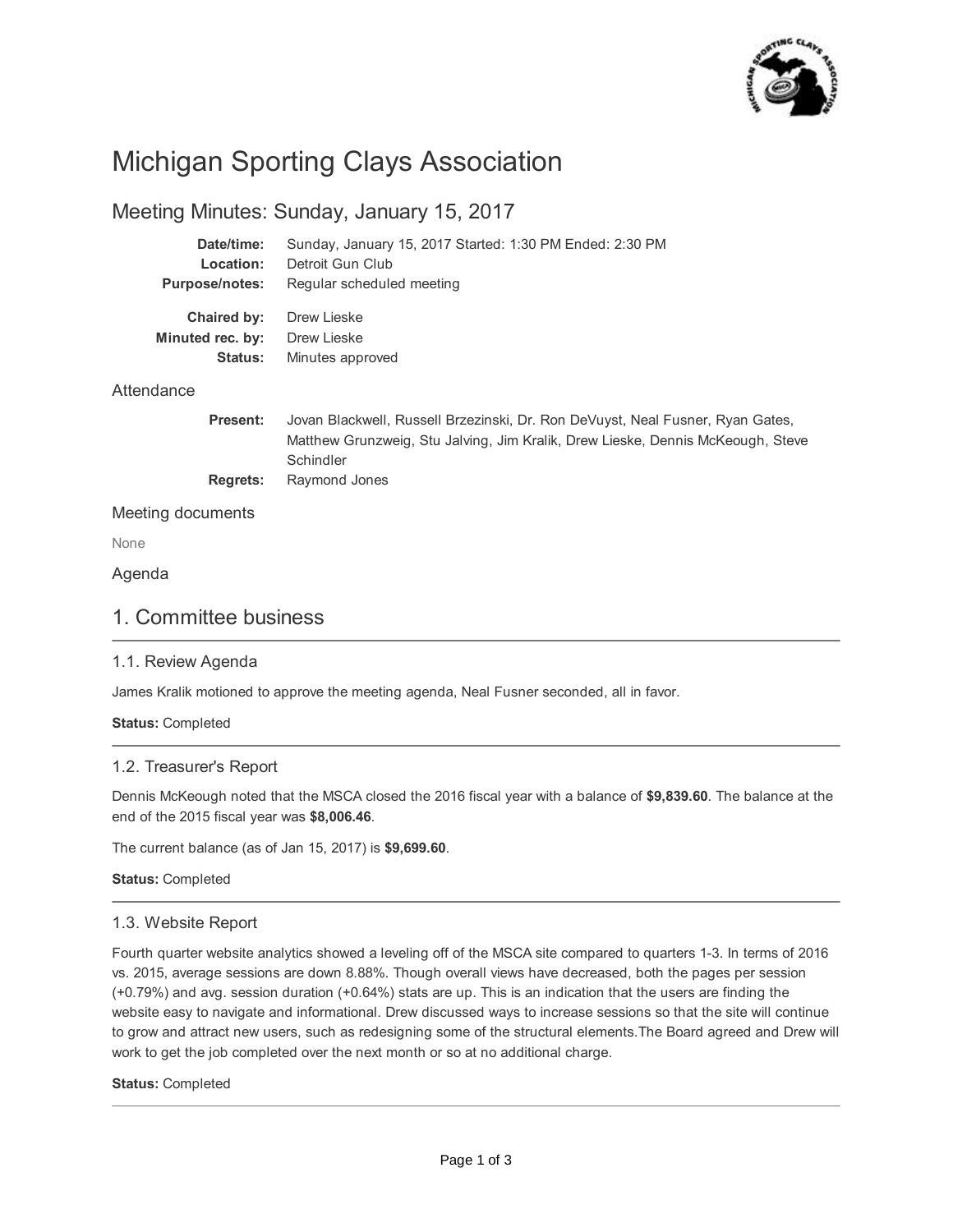

## 2. OLD BUSINESS

#### 2.1. Hall of Fame - By Laws Amendment

Discussion of amending and approving by-laws to reflect a service distinction as part of the MSCA Hall of Fame.

Jovan motioned to approve an addition to the by-laws that will allow a member to be inducted into the Hall of Fame under a service distinction. "Service distinction" is defined as an award for providing significant sustained consistent contributions in the interest of promoting growth of sporting clays shooting in the state of Michigan. Eligible contributions consists of; club management, vendor relations, MSCA board service, supporting scholastic shooting efforts, and consistent volunteer effort both physical and financial, or a combination thereof. Matt Grunzweig seconded the motion and all members were in favor.

#### **Status:** Parked

## 3. NEW BUSINESS

#### 3.1. Election of 2017 Officers

The board motioned to approve the following members to officer's position for the 2017 year.

- President Jovan Blackwell (incumbent)
- Vice President Ryan Gates
- Treasurer Neal Fusner
- Secretary Drew Lieske (incumbent)

#### **Status:** Completed

#### 3.2. 2017 Shoot Cards

Drew Lieske brought the printed 2017 MSCA shoot cards to the meeting. They were once again printed at Ads Plus in Flushing, MI and sponsored in full by Michigan Shooting Centers. Cards were distributed to shooters in attendance as well as to those who were willing to take some back to their home club(s). Drew will USPS mail leftover shoot cards to the remaining member clubs.

The Board also discussed purchasing 3-fold postcard-style mailers to be distributed to active NSCA shooters in the state of Michigan, Ohio, Indiana and Illinois. The mailer will feature the 2017 shoot calendar, with an emphasis on our big blast events. The Board's goal would be to self-fund the project with advertisements. The approximate cost with postage should be around \$2,000. Drew Lieske, Ryan Gates and Russ Brzezinski to work further on the project. Jovan noted that he would generously contribute \$500 towards the cost if needed.

#### **Status:** Completed

#### 3.3. Discuss 2018 MSCA Committments

Establish and determine monetary committments for the 2018 Michigan State Sporting Clays Championship and the 2018 Great Lakes Sporting Clays Championship, which will be open for bids until April 1, 2017.

Jim Kralik motioned to fund the same for 2018 as in 2017. Neal Fusner seconded and all were in favor. The 2018 contributions will be as follows:

2018 Michigan State Championship - \$4,500 towards purses and \$1,500 towards trophies